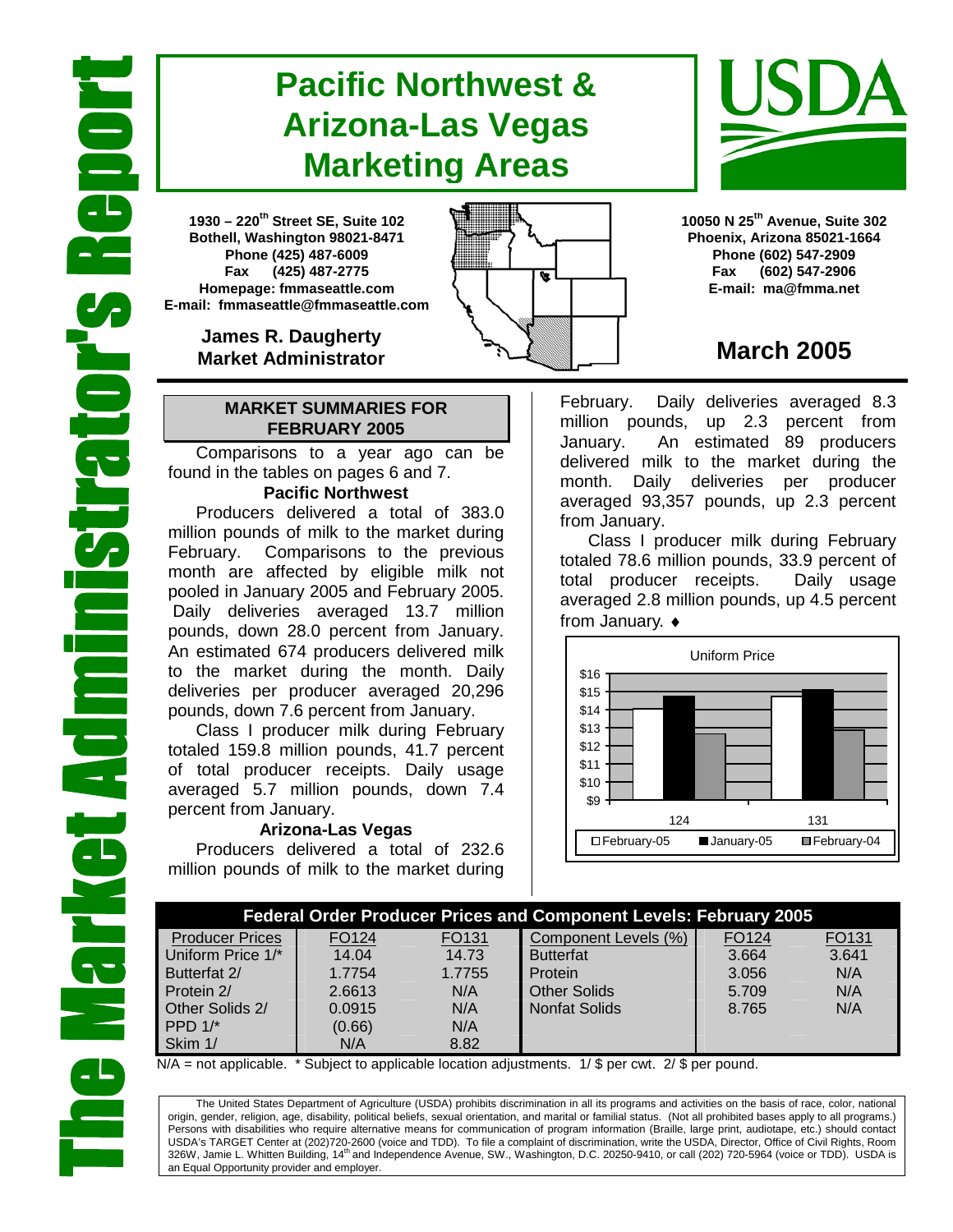### **FEBRUARY 2005 CLASS PRICES**

February 2005 non-advanced Class Prices were calculated using NASS commodity price surveys from February 5, 12, 19, and 26, 2005. Component prices for the month are \$2.6613 per pound of protein, \$1.7754 per pound of butterfat, \$0.0915 per pound of other solids, and \$0.7514 per pound of nonfat solids.

 February 2005 Class III and IV prices at 3.5% butterfat are \$14.70 and \$12.74 per hundredweight, respectively. The February Class III price compared to January is up \$0.56. The Class III price is \$2.81 higher than February 2004. The Class III price at 3.67% butterfat is \$5.09 above the support price of \$9.90 at 3.67% butterfat.

Class II butterfat was announced at \$1.7824 per pound. Class I skim and butterfat and Class II skim prices for February 2005 were announced on January 21, 2005. The Class II price at 3.5% butterfat is \$13.36 for February 2005 .

| <b>FINAL: NASS COMMODITY PRICES</b> |          |          |          |  |  |  |  |  |  |
|-------------------------------------|----------|----------|----------|--|--|--|--|--|--|
|                                     | January  | February | Change   |  |  |  |  |  |  |
| Cheese*                             | \$1.5165 | \$1.5711 | \$0.0546 |  |  |  |  |  |  |
| <b>Butter</b>                       | \$1.5592 | \$1.5945 | \$0.0353 |  |  |  |  |  |  |
| Nonfat Dry Milk                     | \$0.8906 | \$0.8990 | \$0.0084 |  |  |  |  |  |  |
| Whey                                | \$0.2463 | \$0.2478 | \$0.0015 |  |  |  |  |  |  |

\* The weighted average of barrels plus 3 cents and blocks.

**Current Commodity Prices - -** The NASS survey of cheddar cheese prices showed a net decrease in prices received for 40-pound blocks and 500 pound barrels. The survey of 40-pound blocks showed a net decrease of 7.67 cents between the February 12 and the March 12 surveys, to \$1.5326 per pound. The survey of 500-pound barrels (**adjusted to 38% moisture**) showed a net decrease of 10.24 cents to \$1.5085 per pound.

The NASS butter price showed a net decrease of 5.22 cents between the weeks ending February 12 and March 12 from \$1.5947 per pound to \$1.5425 per pound.

The NASS nonfat dry milk showed a net increase of 1.38 cent since mid-February to \$0.9095 per pound. The average price for NASS whey showed a net decrease of 0.26 cent since mid-February to \$0.2465 per pound. ♦

### **APRIL'S CLASS I PRICE ANNOUNCEMENT**

 On March 18, the April 2005 Class I price was announced at \$16.03 for the Pacific Northwest Order, and \$16.48 for the Arizona-Las Vegas Order. The Class I price was calculated using NASS commodity price surveys from the weeks of March 5 and 12.

 The April Class III and IV advance skim prices are \$8.35 and \$6.84 per hundredweight, respectively. The butterfat portion of the Class I mover decreased 2.99 cents from \$1.7658 to \$1.7359 per pound.

 The April 2005 Class II skim and nonfat solids prices were also announced on March 18. The skim price is \$7.54 per hundredweight, and the nonfat solids price is \$0.8378 per pound for all Federal orders. ♦

| <b>ADVANCED: NASS COMMODITY PRICES FOR</b><br><b>CLASS I PRICE CALCULATIONS</b> |          |            |  |  |  |  |  |  |  |
|---------------------------------------------------------------------------------|----------|------------|--|--|--|--|--|--|--|
| March                                                                           | April    | Change     |  |  |  |  |  |  |  |
| \$1.6482                                                                        | \$1.5140 | $-$0.1342$ |  |  |  |  |  |  |  |
| \$1.5865                                                                        | \$1.5616 | $-$0.0249$ |  |  |  |  |  |  |  |
| \$0.8964                                                                        | \$0.9073 | \$0.0109   |  |  |  |  |  |  |  |
| \$0.2479                                                                        | \$0.2485 | \$0.0006   |  |  |  |  |  |  |  |
|                                                                                 | .        |            |  |  |  |  |  |  |  |

\* The weighted average of barrels plus 3 cents and blocks.

### **SECRETARY OF AGRICULTURE MIKE JOHANNS**

Mike Johanns was sworn in as the 28th Secretary of the U.S. Department of Agriculture (USDA) on January 21, 2005.

Secretary Johanns' strong agricultural roots stretch back to his childhood. He was born in Iowa and grew up doing chores on his family's dairy farm. As the son of a dairy farmer, he developed a deep respect for the land and the people who work it. He still describes himself as "a farmer's son with an intense passion for agriculture."

That passion showed during Johanns' tenure as Nebraska's 38th governor. During his six years in office, Johanns was a strong advocate for rural communities and farmers and ranchers. He enacted a Value-Added Agriculture Initiative, signed into law the "Agricultural Opportunities and Value-Added Partnership Act," supported the development of a hydroponic produce facility, and signed legislation that focused financial resources on providing transferable, nonrefundable gas tax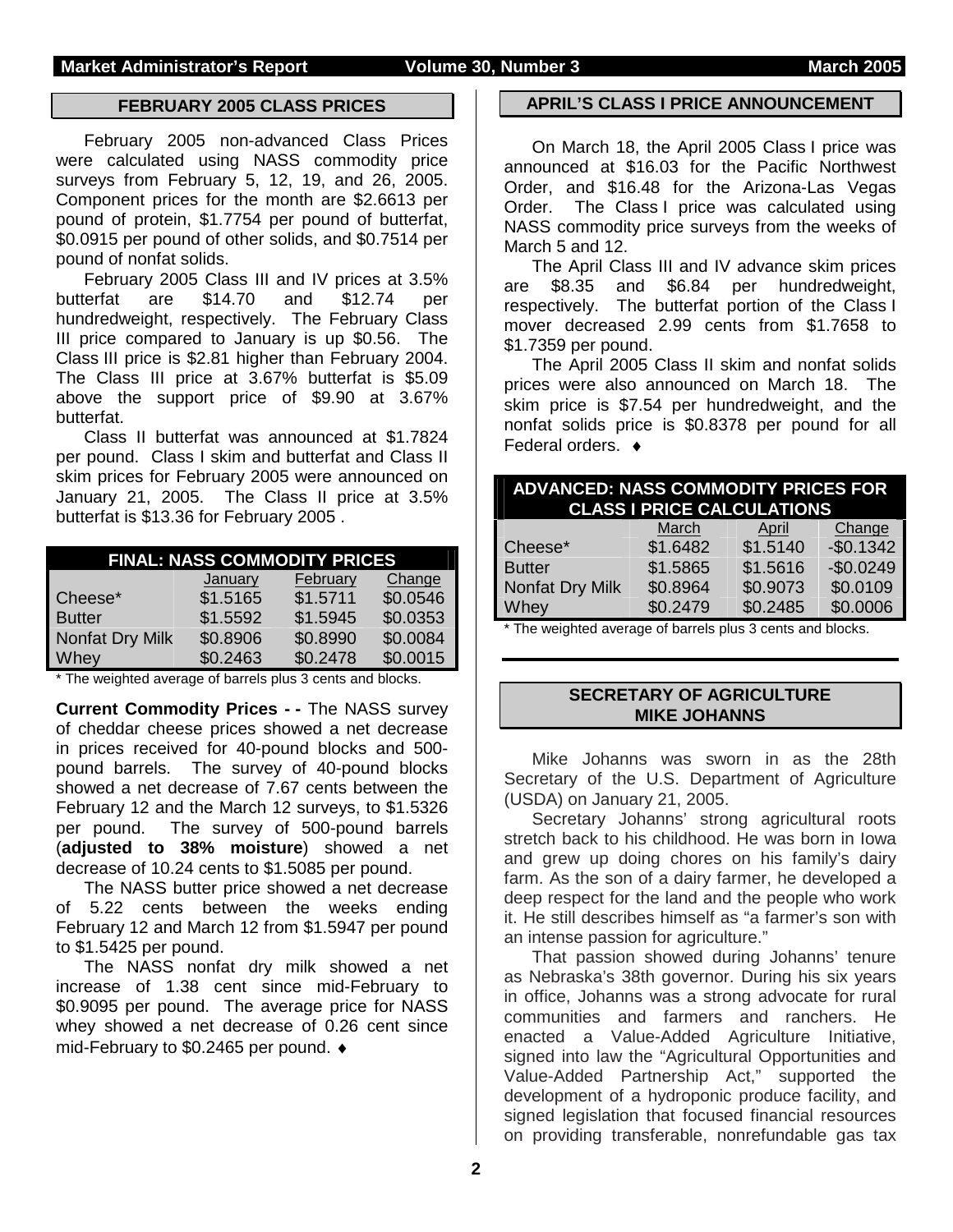### **Market Administrator's Report Volume 30, Number 3 March 2005**

credits for the production of ethanol. He also led eight delegations of Nebraska government, business, and agriculture leaders on trade missions to foreign countries including Japan, Taiwan, China, Hong Kong, Australia, Korea, Singapore, Malaysia, Brazil and Chile.

Johanns served as chairman of the Governors' Biotechnology Partnership and as the state government representative on the advisory committee to the Export-Import Bank of the United States. As a member of both the National Governors' Association and the Western Governors' Association, Johanns concentrated on issues important to agriculture, including drought relief, ethanol, and the 2002 Farm Bill.

Secretary Johanns is a graduate of St. Mary's University of Minnesota in Winona. He earned a law degree from Creighton University in Omaha and practiced law in O'Neill and Lincoln, Nebraska. Johanns served on the Lancaster County Board from 1983-1987, and on the Lincoln City Council 1989-1991. He was elected mayor of Lincoln in 1991. He was reelected in 1995, and successfully ran for governor three years later.  $\bullet$ 

### **USDA ANNOUNCES INTERIM ORDER TO AMEND THE ARIZONA-LAS VEGAS MILK ORDER**

On March 1, 2005, the U. S. Department of Agriculture issued an interim order amending a pooling provision of the Arizona-Las Vegas Federal milk marketing order.

The interim order was approved by Arizona-Las Vegas dairy farmers. This interim order implements a provision that eliminates the ability to simultaneously pool milk on the Arizona-Las Vegas milk order when the same milk is already pooled on a state-operated milk order that has marketwide pooling.

The interim amendment will become effective on April 1, 2005. As announced on January 3, exceptions are due on April 1, 2005. USDA will consider the exceptions and issue a final decision.

For additional information about the decision contact this office. ♦

### **USDA SETS HEARING ON PROPOSED AMENDMENTS TO MIDEAST MILK ORDER**

On February 17 , 2005, the U. S. Department of Agriculture announced a public hearing to consider proposals to amend the Mideast Federal milk marketing order. The hearing began at 8:30 a.m. on Monday, March 7, 2005, at the Shisler Conference Center, Ohio Agricultural Research and Development Center, 1625 Wilson Road, Wooster, Ohio 44691.

The hearing considered proposals that would: eliminate the ability of the same milk to be simultaneously pooled on the Mideast order and on a state-operated order with marketwide pooling; modify supply plant performance standards and diversion limits; modify the number of days a dairy farmer's milk production must be delivered to a pool plant for the milk of the dairy farmer to be eligible for diversion; limit the pooling of milk that was not pooled in prior months; establish a "dairy farmer for other markets" provision; establish a transportation credits provision; and amend the producer-handler definition (see also article below).

The hearing notice was published as a proposed rule in the February  $17<sup>th</sup>$  Federal Register. Copies of the hearing notice may be obtained from the USDA/AMS/Dairy Programs, STOP 0231 - Rm. 2971, 1400 Independence Avenue, SW, Washington, D.C. 20250-0231. The hearing notice is available on AMS' web site, at: www.ams.usda.gov/dairy. ♦

### **USDA AMENDS HEARING ON PROPOSED AMENDMENTS TO MIDEAST MILK ORDER**

On March 2, 2005, the U.S. Department of Agriculture announced that a public hearing being held to consider proposals to amend the Mideast Federal milk marketing order would no longer be hearing proposals regarding the producer-handler provision.

Kenneth C. Clayton, acting administrator of USDA's Agricultural Marketing Service, said that due to unforeseen circumstances, the portion of the hearing notice published in the Federal Register (70 FR 8043) regarding the producerhandler provision will be heard at a future date. The hearing notice withdrawal was published as a proposed rule in the March 3, 2005, issue of the Federal Register. Copies of the hearing notice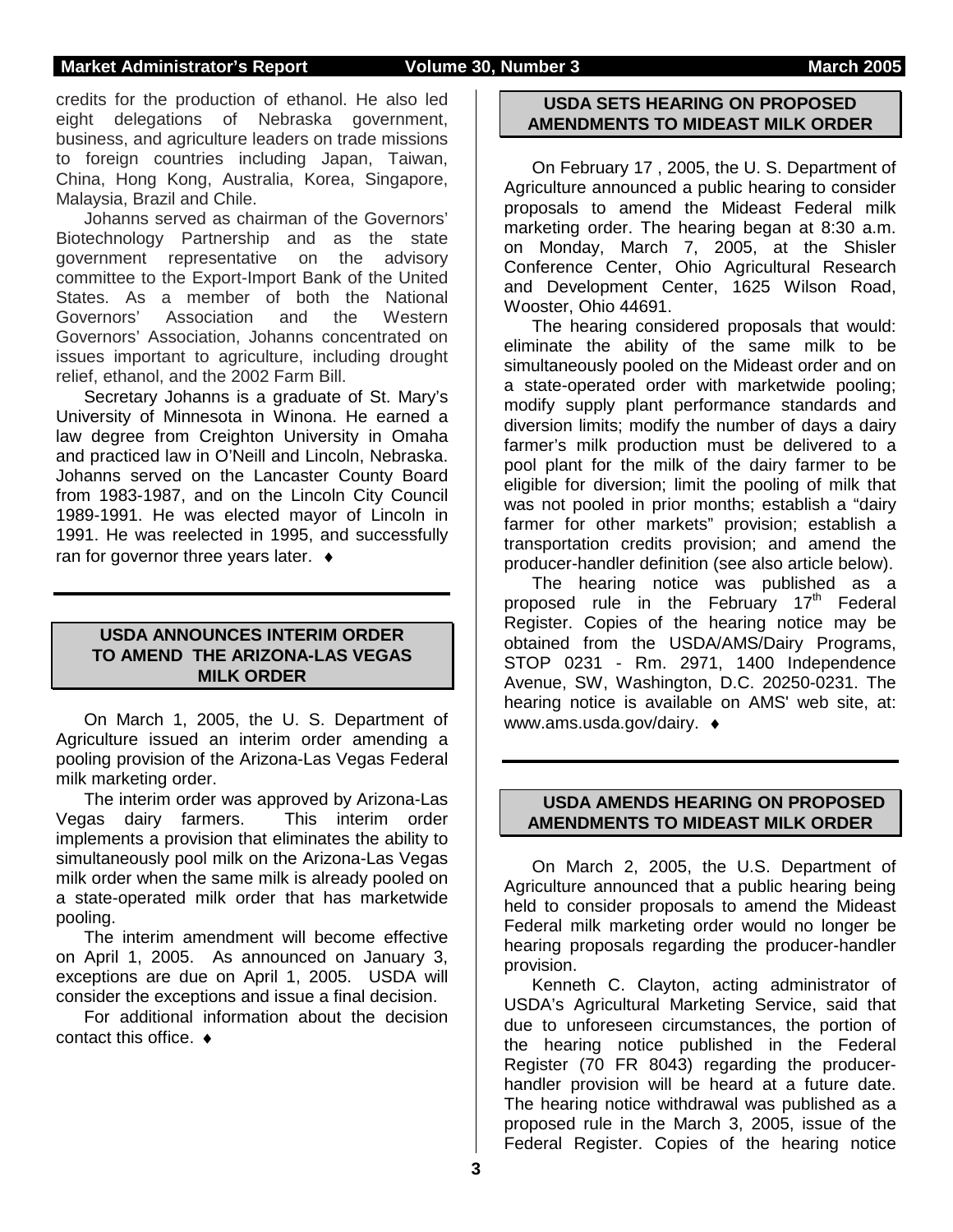### **Market Administrator's Report Colume 30, Number 3 Market Administrator's Report Columne 30, Number 3 March 2005**

withdrawal may be obtained from the USDA/AMS/Dairy Programs, STOP 0231 - Rm. 2971, 1400 Independence Ave., SW, Washington, D.C. 20250-0231. The original hearing notice and the withdrawal are available on AMS' Web site, at: www.ams.usda.gov/dairy. ♦

### **IN-AREA DISPOSITION OF FLUID MILK PRODUCTS: JANUARY THROUGH DECEMBER 2004**

 In-area route disposition of fluid milk products is the amount of fluid milk products, from all sources, consumed in the selected marketing area. The tables below show in-area route disposition and the change from a year-ago for the Pacific Northwest and Arizona-Las Vegas Orders.

 The Pacific Northwest and Arizona-Las Vegas Orders both showed decreases in total in-area route disposition in 2004 compared to 2003.

 In the Arizona Las Vegas Order, the historic trend of increasing lowfat milk products consumption and decreasing whole milk products consumption was evident between 2003 and 2004. This same trend was not evident on the Pacific Northwest Order. ♦

### **In-Area Route Disposition 1/ Pacific Northwest Order (FO124) January through December 2003 vs. 2004**

|                            | 2003               | 2004    | Change    |
|----------------------------|--------------------|---------|-----------|
| <b>Whole Milk Products</b> | - million pounds - |         |           |
| Whole                      | 389.8              | 399.5   | 2.49%     |
| Flavored                   | 26.2               | 20.9    | $-20.23%$ |
| Total Whole Milk 2/        | 415.9              | 420.4   | 1.08%     |
|                            |                    |         |           |
| Low-fat Milk Products      |                    |         |           |
| 2%                         | 929.1              | 911.9   | $-1.85%$  |
| 1%                         | 319.8              | 327.6   | 2.44%     |
| Skim                       | 349.3              | 345.9   | $-0.97%$  |
| <b>Flavored Low-fat</b>    | 114.8              | 122.2   | 6.45%     |
| Buttermilk & Other 3/      | 30.5               | 30.4    | $-0.33%$  |
| Total Low-fat Milk 2/      | 1.743.5            | 1,738.0 | $-0.32%$  |
|                            |                    |         |           |
| <b>Combined Total 2/</b>   | 2,159.5            | 2,158.3 | $-0.06\%$ |

See footnotes below In-Area route Disposition, Arizona-Las Vegas Order's (FO131) table.

### **In-Area Route Disposition 1/ Arizona-Las Vegas Order (FO131) January through December 2003 vs. 2004**

|                              | 2003               | 2004    | Change    |
|------------------------------|--------------------|---------|-----------|
| <b>Whole Milk Products</b>   | - million pounds - |         |           |
| Whole                        | 439.6              | 404.5   | $-7.98%$  |
| Flavored                     | 23.9               | 20.3    | $-15.06%$ |
| Total Whole Milk 2/          | 463.6              | 424.9   | $-8.35%$  |
|                              |                    |         |           |
| <b>Low-fat Milk Products</b> |                    |         |           |
| 2%                           | 471.5              | 482.6   | 2.35%     |
| 1%                           | 137.0              | 142.7   | 4.16%     |
| <b>Skim</b>                  | 159.9              | 165.9   | 3.75%     |
| <b>Flavored Low-fat</b>      | 55.3               | 58.9    | 6.51%     |
| Buttermilk & Other 3/        | 15.6               | 15.8    | 1.28%     |
| Total Low-fat Milk 2/        | 839.3              | 865.9   | 3.17%     |
|                              |                    |         |           |
| <b>Combined Total 2/</b>     | 1.302.8            | 1.290.7 | $-0.93%$  |

Based on total in-area route disposition by handlers, handlers regulated by other Federal orders, partially regulated handlers, and producer-handlers. 2/ May not add due to rounding. 3/ Includes eggnog and small amounts of miscellaneous products.

### **2004 MILK PRODUCTION**

Milk production for 2004 was up 0.2 percent for the U.S. and up 0.6 percent for the top 23 states compared with 2003. U.S. milk production for 2004 equaled 170,805 million pounds, 411 million pounds more than the previous year. The table below shows data for 2004 for the selected states with comparisons to year-ago levels. The graphs on page 5 shows milk production, milk cows, and milk per cow for the United States on a monthly basis for 2002 through 2004. ♦

| <b>Milk Production</b><br>2003-04 |         |                        |          |  |  |  |  |  |  |  |
|-----------------------------------|---------|------------------------|----------|--|--|--|--|--|--|--|
| 2004 1/<br>2003<br>% Change       |         |                        |          |  |  |  |  |  |  |  |
|                                   |         | - - million pounds - - |          |  |  |  |  |  |  |  |
| Arizona                           | 3,552   | 3,646                  | 2.65%    |  |  |  |  |  |  |  |
| California                        | 35,437  | 36,465                 | 2.90%    |  |  |  |  |  |  |  |
| Idaho                             | 8,774   | 9.093                  | 3.64%    |  |  |  |  |  |  |  |
| Minnesota                         | 8,258   | 8,102                  | $-1.89%$ |  |  |  |  |  |  |  |
| <b>New Mexico</b>                 | 6,666   | 6,710                  | 0.66%    |  |  |  |  |  |  |  |
| <b>New York</b>                   | 11,952  | 11,650                 | $-2.53%$ |  |  |  |  |  |  |  |
| Oregon                            | 2,177   | 2,270                  | 4.27%    |  |  |  |  |  |  |  |
| Washington                        | 5,581   | 5,416                  | $-2.96%$ |  |  |  |  |  |  |  |
| Wisconsin                         | 22,266  | 22,085                 | $-0.81%$ |  |  |  |  |  |  |  |
| 23 States                         | 154,455 | 155,404                | 0.61%    |  |  |  |  |  |  |  |
| U.S.                              | 170,394 | 170,805                | 0.24%    |  |  |  |  |  |  |  |

Source: National Agricultural Statistics Service.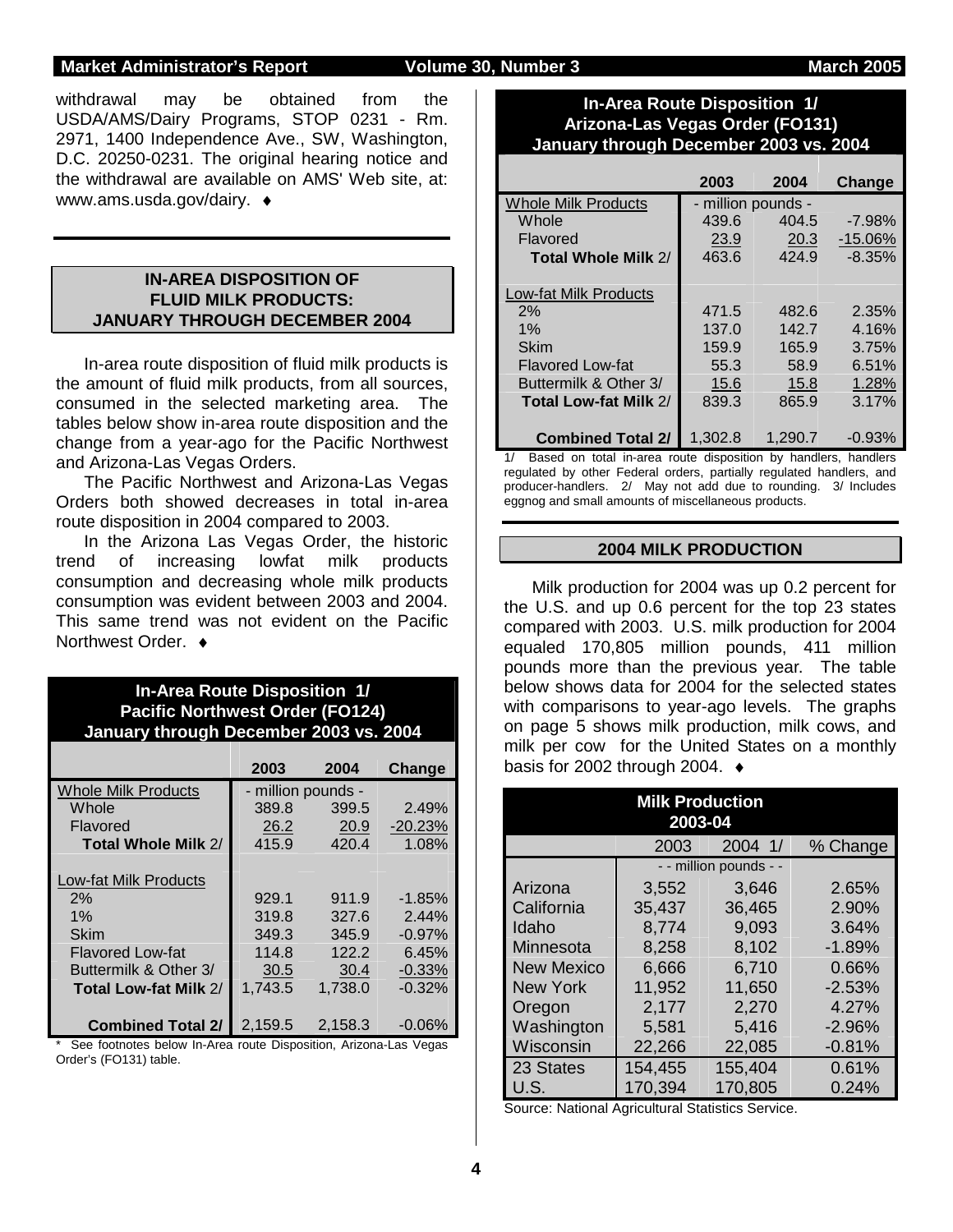### **Market Administrator's Report Colume 30, Number 3 March 2005**





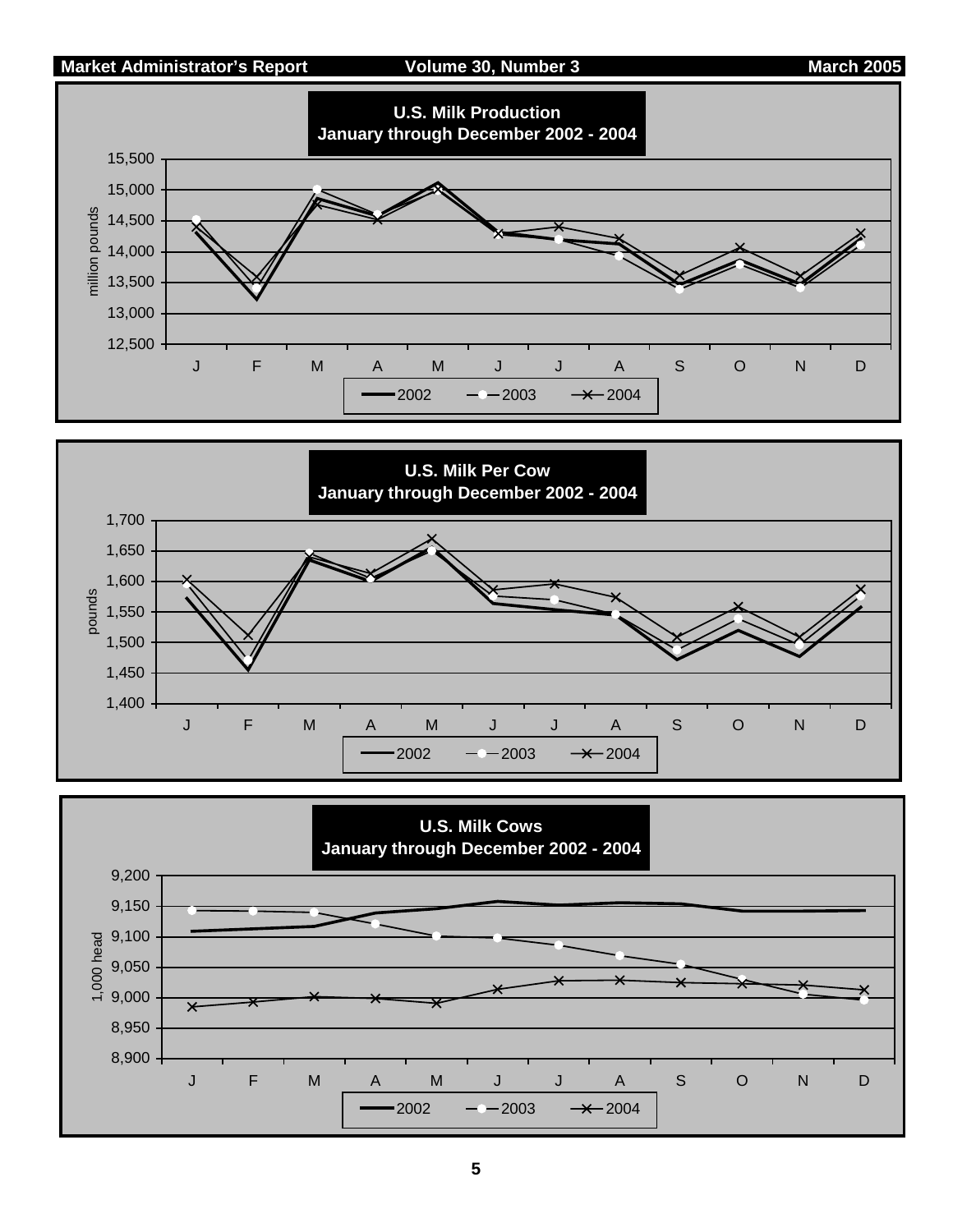|                                                                                                                                                  | <b>PACIFIC NORTHWEST</b> |             |                |                                 |              | <b>ARIZONA-LAS VEGAS</b> |                |                |
|--------------------------------------------------------------------------------------------------------------------------------------------------|--------------------------|-------------|----------------|---------------------------------|--------------|--------------------------|----------------|----------------|
| Minimum Class Prices (3.5% B.F.)                                                                                                                 | Feb 2005                 | Jan 2005    | Feb 2004       | Jan 2004                        | Feb 2005     | Jan 2005                 | Feb 2004       | Jan 2004       |
| Class I Milk (\$/cwt.)<br>and a straight                                                                                                         | \$15.69                  | \$18.55     | \$13.49        | \$13.75                         | \$16.14      | \$19.00                  | \$13.94        | \$14.20        |
| Class II Milk (\$/cwt.)<br>and a state of                                                                                                        | 13.36                    | 13.04       | 12.90          | 11.67                           | 13.36        | 13.04                    | 12.90          | 11.67          |
| Class III Milk (\$/cwt.)<br>and a state                                                                                                          | 14.70                    | 14.14       | 11.89          | 11.61                           | 14.70        | 14.14                    | 11.89          | 11.61          |
| Class IV Milk (\$/cwt.)<br>$\mathcal{L}^{\mathcal{A}}$ , $\mathcal{L}^{\mathcal{A}}$ , $\mathcal{L}^{\mathcal{A}}$ , $\mathcal{L}^{\mathcal{A}}$ | 12.74                    | 12.52       | 12.21          | 10.97                           | 12.74        | 12.52                    | 12.21          | 10.97          |
| <b>Producer Prices</b>                                                                                                                           |                          |             |                |                                 |              |                          |                |                |
| Producer Price Differential (\$/cwt.)                                                                                                            | \$(0.66)                 | \$0.59      | \$0.78         | \$0.46                          | $+$          | $+$                      | $\ddot{}$      | $+$            |
| Butterfat (\$/pound)<br>and a straight                                                                                                           | 1.7754                   | 1.7330      | 1.8518         | 1.4978                          | $+$          | $+$                      |                | $+$            |
| Protein (\$/pound)<br>and a straight                                                                                                             | 2.6613                   | 2.5300      | 1.7911         | 2.0875                          | $+$          | $\ddot{}$                |                | $+$            |
| Other Solids (\$/pound)<br>$\mathcal{L}^{\mathcal{A}}$ , $\mathcal{L}^{\mathcal{A}}$ , $\mathcal{L}^{\mathcal{A}}$                               | 0.0915                   | 0.0899      | 0.0090         | 0.0217                          | $+$          | $+$                      |                | $+$            |
| Uniform Skim Price (\$/cwt.)<br>$\sim$ 100 $\sim$                                                                                                | $+$                      | $+$         | $+$            | $+$                             | 8.82         | 9.12                     | 6.84           | 7.49           |
| Uniform Butterfat Price (\$/pound)                                                                                                               | $\ddotmark$              | $+$         | $+$            | $+$                             | 1.7755       | 1.7977                   | 1.7983         | 1.4737         |
| Statistical Uniform Price (\$/cwt.)                                                                                                              | \$14.04                  | \$14.73     | \$12.67        | \$12.07                         | \$14.73      | \$15.09                  | \$12.89        | \$12.39        |
| <b>Producer Data</b>                                                                                                                             |                          |             |                |                                 |              |                          |                |                |
| Number of Producers<br>and a strain and                                                                                                          | 674 *                    | 865         | 863            | 881                             | $89*$        | 89                       | 101            | 100            |
| Avg. Daily Production (lbs.)<br>$\sim 100$ km s $^{-1}$                                                                                          | 20,296 *                 | 21,967      | 23,204         | 22,488                          | 93,357 *     | 91,238                   | 87,125         | 85,001         |
| <b>Number of Handlers</b>                                                                                                                        |                          |             |                |                                 |              |                          |                |                |
| Pool Handlers<br>.                                                                                                                               | 26                       | 28          | 27             | 28                              | 6            | 5                        | 6              | 6              |
| Producer-Handlers<br>and a strain and                                                                                                            | $9 *$                    | 9           | $\overline{7}$ | $\overline{7}$                  | $3 *$        | 3                        | $\overline{c}$ | $\mathfrak{p}$ |
| Other Plants w/ Class I Use<br>$\sim$ $\sim$ $\sim$                                                                                              | $22 *$                   | 22          | 21             | 19                              | $29*$        | 30                       | 30             | 34             |
| <b>Producer Milk Ratios</b>                                                                                                                      |                          |             |                |                                 |              |                          |                |                |
| Class I<br>.                                                                                                                                     | 41.72%                   | 32.43%      | 28.34%         | 30.15%                          | 33.85%       | 33.16%                   | 31.41%         | 32.19%         |
| Class II<br>.                                                                                                                                    | 7.83%                    | 5.97%       | 5.91%          | 5.98%                           | 9.32%        | 10.73%                   | 8.24%          | 6.66%          |
| Class III<br>.                                                                                                                                   | 2.79%                    | 29.57%      | 34.83%         | 34.33%                          | 38.11%       | 33.42%                   | 35.35%         | 36.97%         |
| Class IV<br>.                                                                                                                                    | 47.66%                   | 32.03%      | 30.92%         | 29.54%                          | 18.72%       | 22.69%                   | 25.00%         | 24.18%         |
| + Not Applicable.<br>* Preliminary.                                                                                                              |                          |             |                |                                 |              |                          |                |                |
|                                                                                                                                                  |                          |             |                | MONTHLY SUPPLEMENTAL STATISTICS |              |                          |                |                |
| <b>Producer-Handler Data</b>                                                                                                                     | Jan 2005                 | Dec 2004    | Jan 2004       | Dec 2003                        | Jan 2005     | Dec 2004                 | Jan 2004       | Dec 2003       |
| Production                                                                                                                                       | 29,752,738               | 26,760,627  | 20,571,339     | 21,122,709                      | R            | R                        | R              | R              |
| Class I Use<br>and a contract and a                                                                                                              | 22,232,587               | 21,995,660  | 16,632,801     | 17,974,268                      | R            | R                        | R              | R              |
| % Class I Use<br>and a straightful control                                                                                                       | 74.72%                   | 82.19%      | 80.85%         | 85.09%                          | R.           | R.                       | R              | R              |
| <b>Class I Route Disposition In Area</b>                                                                                                         |                          |             |                |                                 |              |                          |                |                |
| By Pool Plants<br>and a straight                                                                                                                 | 169,895,903              | 167,632,833 | 167,924,414    | 165,818,938                     | 81,355,944   | 80,038,585               | 79,921,933     | 80,157,386     |
| By Producer-Handlers<br><b>Contract Contract</b>                                                                                                 | 15,876,029               | 16,551,683  | 15,924,395     | 16,697,322                      | 1/           | 1/                       | 1/             |                |
| By Other Plants<br>and a straight and a                                                                                                          | 3,128,200 *              | 3,939,427   | 2,932,417      | 2,583,463                       | 27,799,794 * | 27,641,945               | 33,514,703     | 33,384,880     |
| Total                                                                                                                                            | 188,900,132              |             |                |                                 |              |                          |                |                |

| <b>Producer-Handler Data</b>                                                                                                                                                                                                                      | Jan 2005    | Dec 2004    | Jan 2004                                   | Dec 2003    | Jan 2005     | Dec 2004    | Jan 2004    | Dec 2003    |
|---------------------------------------------------------------------------------------------------------------------------------------------------------------------------------------------------------------------------------------------------|-------------|-------------|--------------------------------------------|-------------|--------------|-------------|-------------|-------------|
| Production<br>.                                                                                                                                                                                                                                   | 29,752,738  | 26,760,627  | 20,571,339                                 | 21,122,709  | R            | R           | R           |             |
| Class I Use<br>.                                                                                                                                                                                                                                  | 22,232,587  | 21,995,660  | 16,632,801                                 | 17,974,268  | R            | R           | R           | R           |
| % Class I Use                                                                                                                                                                                                                                     | 74.72%      | 82.19%      | 80.85%                                     | 85.09%      | R            | R           | R           | R           |
| <b>Class I Route Disposition In Area</b>                                                                                                                                                                                                          |             |             |                                            |             |              |             |             |             |
| By Pool Plants                                                                                                                                                                                                                                    | 169,895,903 | 167,632,833 | 167.924.414                                | 165,818,938 | 81.355.944   | 80,038,585  | 79.921.933  | 80,157,386  |
| By Producer-Handlers<br>and a strain and                                                                                                                                                                                                          | 15,876,029  | 16,551,683  | 15,924,395                                 | 16,697,322  |              |             |             |             |
| By Other Plants<br>and a series of the series of the series of the series of the series of the series of the series of the series of the series of the series of the series of the series of the series of the series of the series of the series | 3,128,200 * | 3,939,427   | 2,932,417                                  | 2,583,463   | 27,799,794 * | 27,641,945  | 33,514,703  | 33,384,880  |
| Total                                                                                                                                                                                                                                             | 188,900,132 | 188,123,943 | 186,781,226                                | 185,099,723 | 109,155,738  | 107,680,530 | 113,436,636 | 113,542,266 |
|                                                                                                                                                                                                                                                   |             |             |                                            |             |              |             |             |             |
| $R =$ Restricted. Not included.<br>Preliminarv.                                                                                                                                                                                                   |             |             | 1/ Restricted. Included with other plants. |             |              |             |             |             |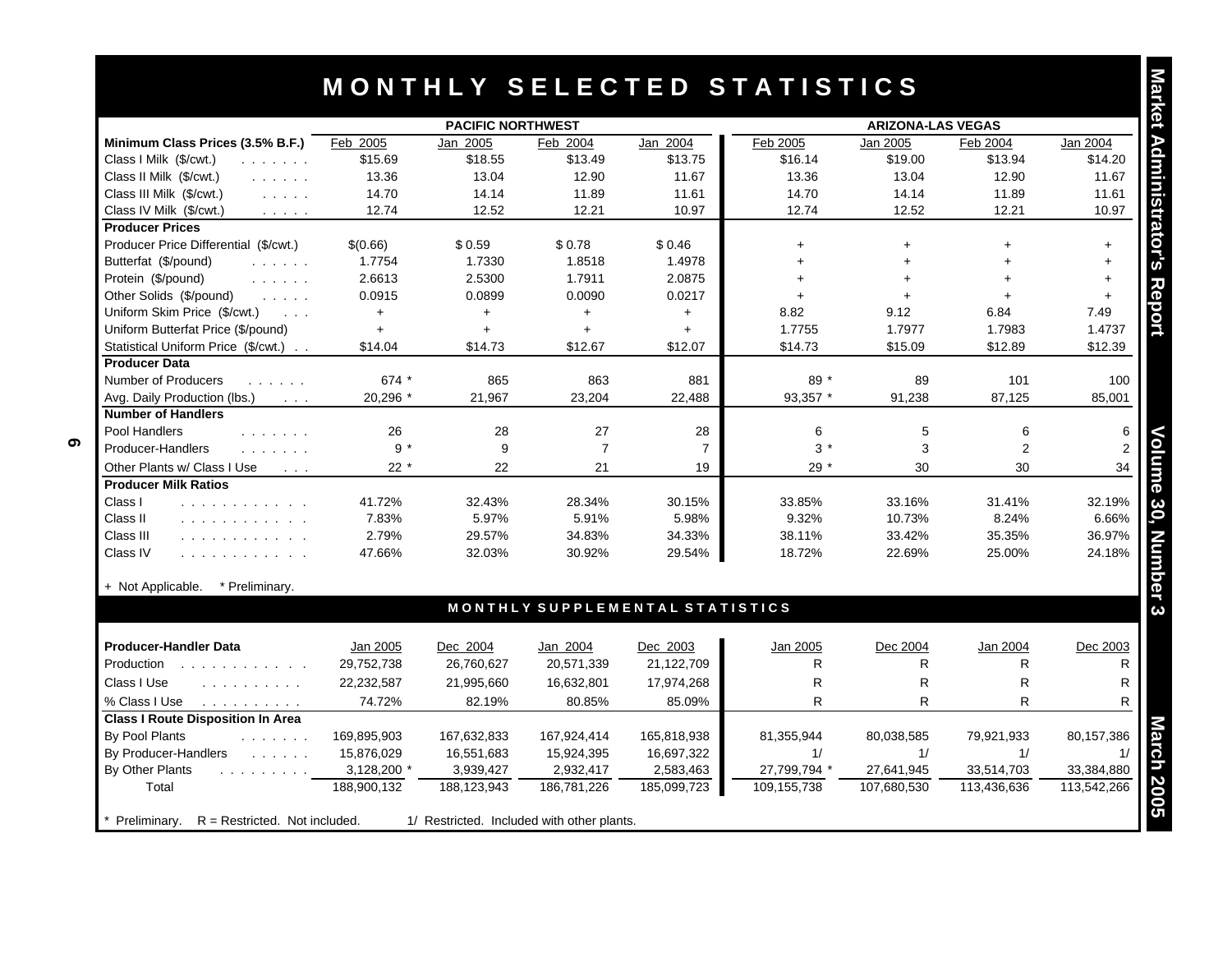# **MONTHLY STATISTICAL SUMMARY**

| RECEIPTS, UTILIZATION AND                         | PACIFIC NORTHWEST |             |             |             | ARIZONA-LAS VEGAS |              |               |             |
|---------------------------------------------------|-------------------|-------------|-------------|-------------|-------------------|--------------|---------------|-------------|
| <b>CLASSIFICATION OF MILK</b>                     | Feb 2005          | Jan 2005    | Feb 2004    | Jan 2004    | Feb 2005          | Jan 2005     | Feb 2004      | Jan 2004    |
| <b>TOTAL PRODUCER MILK</b>                        | 383,028,283       | 589,053,951 | 580,717,007 | 614,176,073 | 232,646,647       | 251,726,128  | 255, 187, 875 | 263,504,227 |
| RECEIPTS FROM OTHER SOURCES                       | 25,507,864        | 31,103,109  | 7,787,098   | 10,418,942  | 20,702,143        | 21,809,651   | 5,904,710     | 13,757,501  |
| OPENING INVENTORY                                 | 31,274,238        | 32,318,691  | 34,419,045  | 31,245,895  | 16,935,444        | 16,735,461   | 16,090,621    | 13,464,277  |
| <b>TOTAL TO BE ACCOUNTED FOR</b>                  | 439,810,385       | 652,475,751 | 622,923,150 | 655,840,910 | 270,284,234       | 290,271,240  | 277,183,206   | 290,726,005 |
| UTILIZATION OF RECEIPTS                           |                   |             |             |             |                   |              |               |             |
| Whole milk.                                       | 26,936,923        | 31,776,414  | 27,655,055  | 31,649,423  | 18,168,109        | 19,646,367   | 22,364,321    | 23,642,069  |
| Flavored milk & milk drinks                       | 10,524,625        | 11,723,355  | 9,804,352   | 10,017,387  | 5,635,007         | 6,418,211    | 6,172,338     | 5,963,232   |
| 2% milk                                           | 57,972,732        | 69,965,742  | 63,501,296  | 72,559,860  | 29,086,293        | 31,961,769   | 28,239,245    | 29,426,397  |
| 1% milk                                           | 22,098,262        | 26,947,572  | 22,656,129  | 25,361,985  | 10,467,821        | 11,311,856   | 9,817,817     | 9,883,496   |
| Skim milk $\ldots$                                | 23,653,187        | 28,245,431  | 24,702,780  | 27,061,862  | 10,575,058        | 11,452,947   | 10,259,532    | 10,432,230  |
| Buttermilk                                        | 1,204,208         | 1,237,389   | 1,239,151   | 1,273,897   | 512,888           | 564,794      | 580,542       | 574,509     |
| CLASS I ROUTE DISP. IN AREA                       | 142,389,937       | 169,895,903 | 149,558,763 | 167,924,414 | 74,445,176        | 81,355,944   | 77,433,795    | 79,921,933  |
| Class I dispositions out of area                  | 12,185,048        | 13,012,267  | 13,860,286  | 12,992,145  | 3,989,726         | 4,713,797    | 4,534,962     | 4,666,425   |
| Other Class I usage                               | 24,442,298        | 25,305,928  | 19,719,788  | 22,478,286  | 7,770,377         | 7,595,634    | 7,211,973     | 8,685,137   |
| TOTAL CLASS I USE.                                | 179,017,283       | 208,214,098 | 183,138,837 | 203,394,845 | 86,205,279        | 93,665,375   | 89,180,730    | 93,273,495  |
| TOTAL CLASS II USE                                | 38,953,128        | 42,066,767  | 38,875,301  | 43,634,177  | 22,396,503        | 27,779,272   | 21,587,035    | 18,158,172  |
| TOTAL CLASS III USE                               | 10,993,453        | 180,492,761 | 203,339,024 | 211,372,381 | 88,651,494        | 84,118,096   | 90,206,996    | 97,415,892  |
| TOTAL CLASS IV USE                                | 210,846,521       | 221,702,125 | 197,569,988 | 197,439,507 | 73,030,958        | 84,708,497   | 76,208,445    | 81,878,446  |
| TOTAL ACCOUNTED FOR                               | 439,810,385       | 652,475,751 | 622,923,150 | 655,840,910 | 270,284,234       | 290,271,240  | 277,183,206   | 290,726,005 |
| <b>CLASSIFICATION OF RECEIPTS</b>                 |                   |             |             |             |                   |              |               |             |
| Class I<br>Producer milk:<br>$\ddot{\phantom{0}}$ | 159,823,142       | 191,023,194 | 164,584,925 | 185,087,040 | 78,760,655        | 83,478,863   | 80,161,566    | 84,832,464  |
| Class II                                          | 29,986,949        | 35,142,740  | 34,320,400  | 36,758,185  | 21,678,850        | 27,001,891   | 21,021,272    | 17,539,520  |
| Class III                                         | 10,683,480        | 174,207,269 | 202,255,008 | 210,874,442 | 88,651,494        | 84,118,096   | 90,206,996    | 97,415,892  |
| Class IV<br>$\cdot$                               | 182,534,712       | 188,680,748 | 179,556,674 | 181,456,406 | 43,555,648        | 57, 127, 278 | 63,798,041    | 63,716,351  |
| Other receipts:<br>Class I                        | 19,194,141        | 17,190,904  | 18,553,912  | 18,307,805  | 37,637,587        | 38,545,112   | 21,995,331    | 27,221,778  |
| Class II                                          | 8,966,179         | 6,924,027   | 4,554,901   | 6,875,992   | 1/                | 1/           | 1/            | 1/          |
| Class III                                         | 309,973           | 6,285,492   | 1,084,016   | 497,939     | 1/                | 1/           | 1/            | 1/          |
| Class IV                                          | 28,311,809        | 33,021,377  | 18,013,314  | 15,983,101  | 1/                | 1/           | 1/            | 1/          |
| Avg. daily producer receipts<br><b>Contractor</b> | 13,679,582        | 19,001,740  | 20,024,724  | 19,812,131  | 8,308,809         | 8,120,198    | 8,799,582     | 8,500,136   |
| Change From Previous Year<br>$\sim 10$            | $-31.69%$         | $-4.09%$    | $-0.68%$    | $-0.98%$    | $-5.58%$          | $-4.47%$     | $-4.19%$      | $-3.23%$    |
| Avg. daily Class I use<br>and a straight and      | 6,393,474         | 6,716,584   | 6,315,132   | 6,561,124   | 3,078,760         | 3,021,464    | 3,075,198     | 3,008,822   |
| Change From Previous Year                         | 1.24%             | 2.37%       | $-3.34%$    | $-1.37%$    | 0.12%             | 0.42%        | $-1.56%$      | $-2.80%$    |

1/ Restricted - Included with Class I.